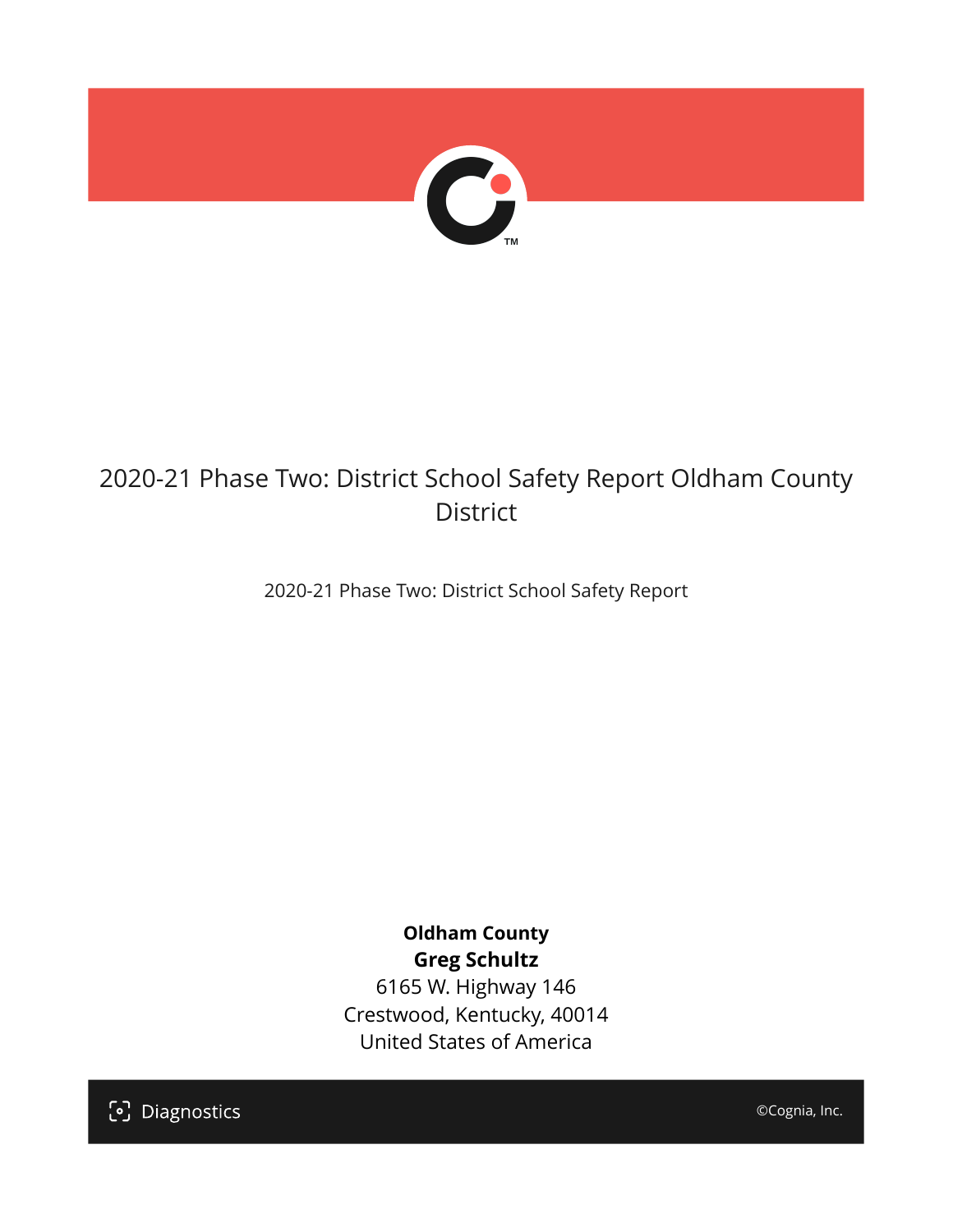Oldham County

#### **Table of Contents**

| 2020-21 Phase Two: District School Safety Report                           |  |
|----------------------------------------------------------------------------|--|
| District School Safety Report                                              |  |
| Questions Related to the Adoption and Implementation of the Emergency Plan |  |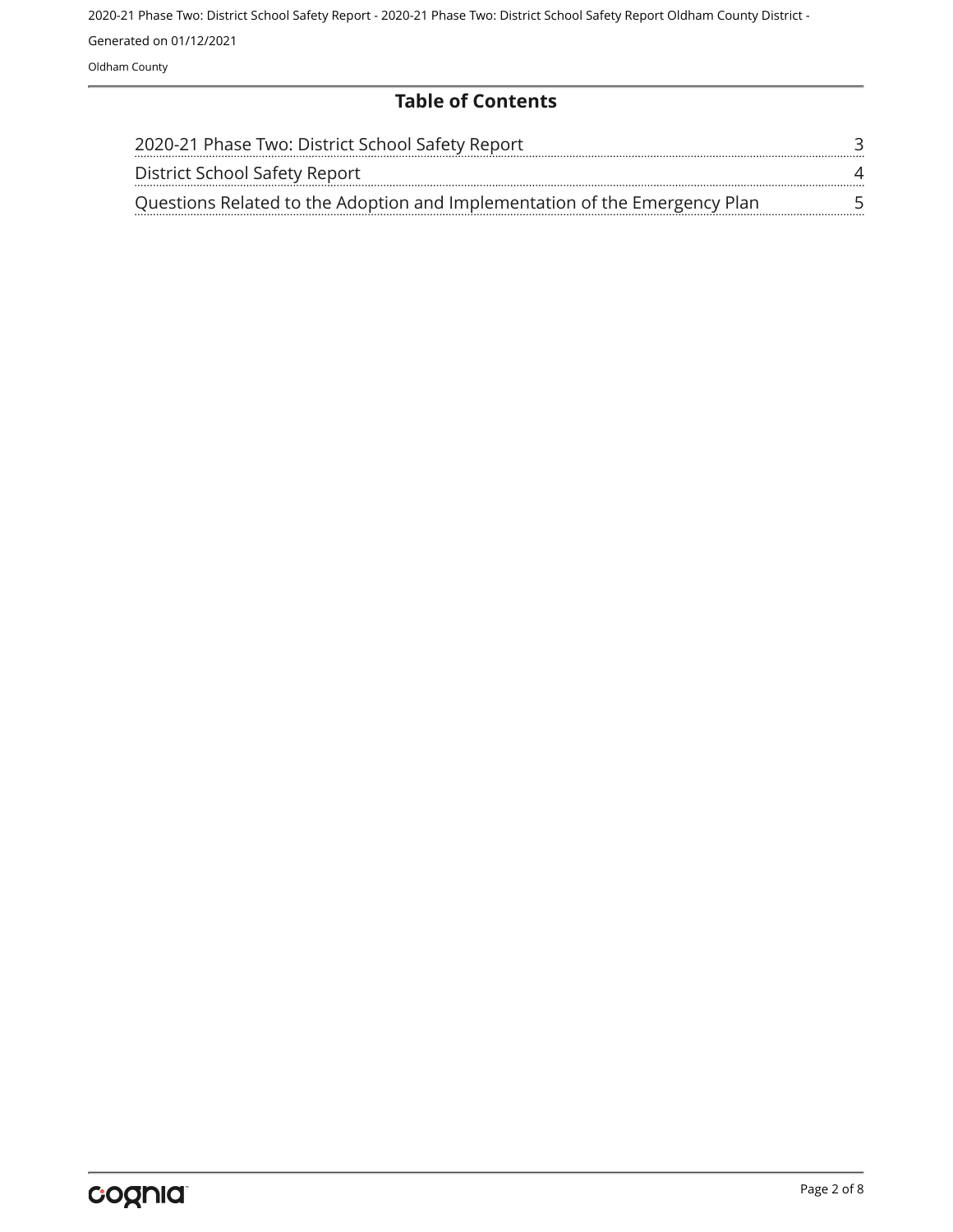Generated on 01/12/2021

Oldham County

## <span id="page-2-0"></span>**2020-21 Phase Two: District School Safety Report**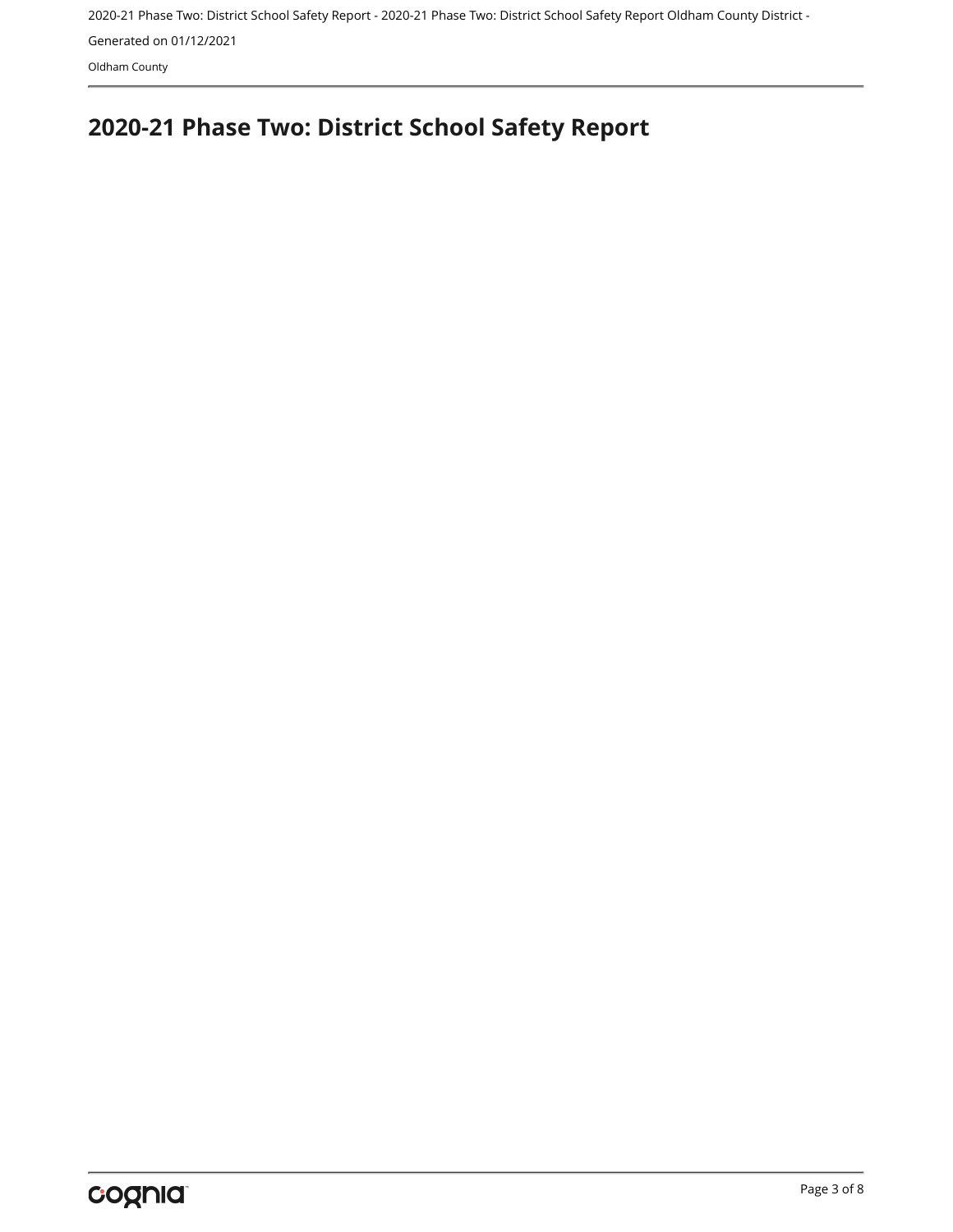### <span id="page-3-0"></span>**District School Safety Report**

Pursuant to KRS 158.162, the local board of education shall require the school council or, if none exists, the principal in each school to adopt an emergency plan that must be utilized in case of fire, severe weather, earthquake, or a building lockdown and that: establishes evacuation routes; identifies the best available severe weather zones; develops earthquake protocols for students; and, develops and adheres to practices controlling access to the school building. The emergency plan shall be annually reviewed by the council, principal, and first responders and revised as needed.

In addition to the emergency plan requirements in KRS 158.162, KRS 158.164 requires the local board of education to direct the school council or, if none exists, the principal in each school to establish procedures to perform a building lockdown and to invite local law enforcement to assist in establishing lockdown procedures.

KRS 158.162 also requires the emergency plan be discussed with all school staff prior to the first instructional day of the school year and provided, along with a diagram of the facility, to appropriate first responders. Further, the principal in each school shall conduct, at a minimum, the following emergency response drills within the first 30 instructional days of the school year and again during the month of January: one severe weather drill, one earthquake drill, and one lockdown drill. In addition, required fire drills shall be conducted according to administrative regulations promulgated by the Department of Housing, Buildings and Construction.

Finally, pursuant to KRS 158.162, local Superintendents must submit verification to the Kentucky Department of Education that all schools are in compliance by November 1 each year. This diagnostic is the means by which this reporting requirement is fulfilled.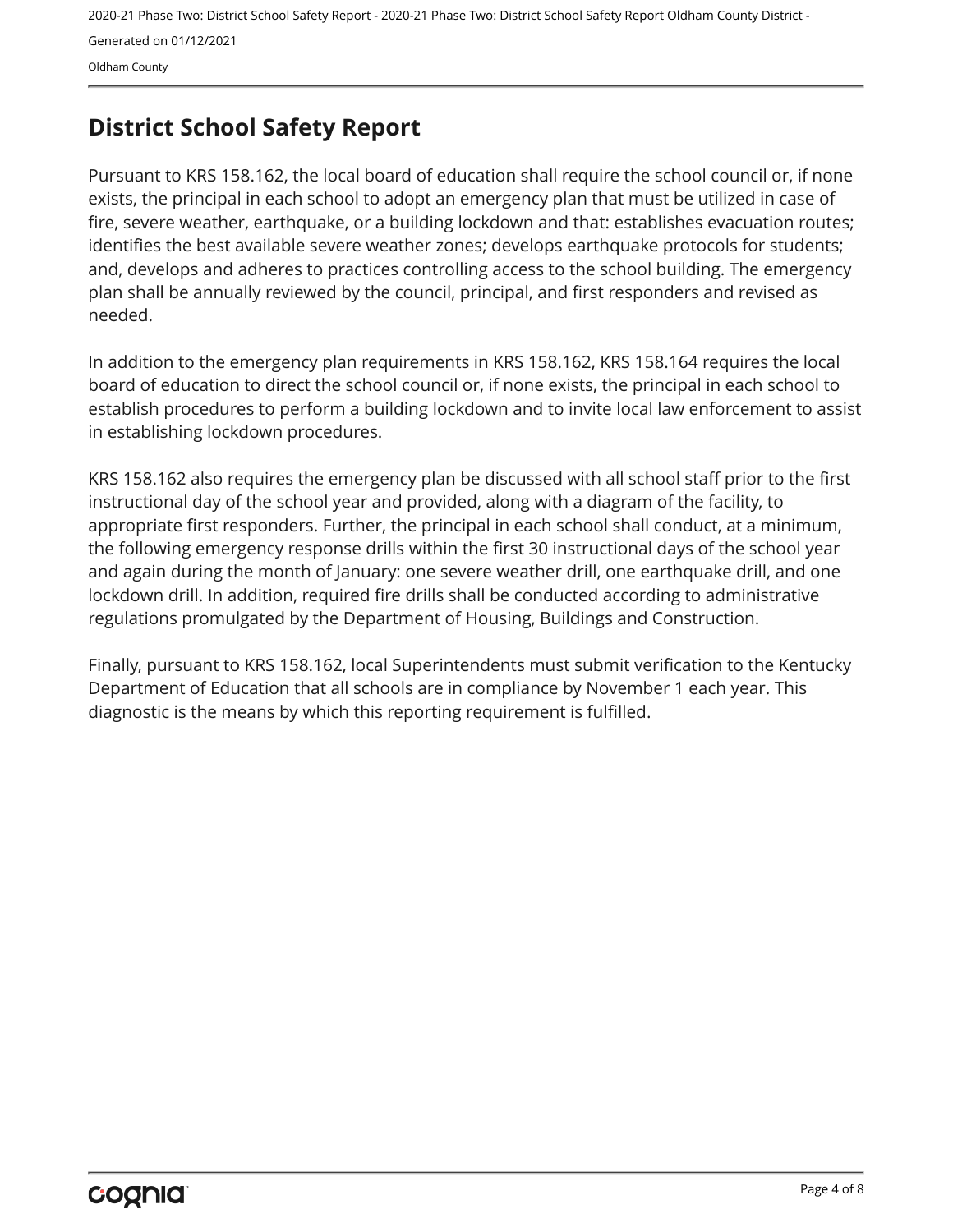#### <span id="page-4-0"></span>**Questions Related to the Adoption and Implementation of the Emergency Plan**

1. Has the local board adopted a policy requiring the school council or, if none exists, the principal in each school to adopt and implement an emergency plan as required by KRS 158.162?

*Please reference the appropriate board policy number(s) and/or title(s) in the comment box.*

Yes

2. Has each school council or, where applicable, principal adopted an emergency plan in accordance with local board policy and in compliance with the specifications in KRS 158.162(3)?

*If all schools in the district have NOT met the requirement, respond "no" and please explain further in the comment box. Please note that Senate Bill 1 (2019) amended KRS 158.162(3)(d) to require, for example, classroom doors remain closed and locked during instructional time as well as classroom doors with windows be equipped with material to quickly cover the window during a building lockdown. Schools are encouraged to comply with these changes as soon as practicable but, if needed, have until July 1, 2022 to fully implement. Accordingly, failure to comply with KRS 158.162(3)(d), as amended, should not be reported herein until the 2022-2023 school year and beyond.* 

Yes

3. Has each school provided local first responders with a copy of the school's emergency plan along with a diagram of the school as required by KRS 158.162(2)(b)?

*If all schools in the district have NOT met the requirement, respond "no" and please explain further in the comment box.*

Yes

4. Has each school posted primary and secondary evacuation routes in each room by any doorway used for evacuation as required by KRS 158.162(3)(a)?

*If all schools in the district have NOT met the requirement, respond "no" and please explain further in the comment box.*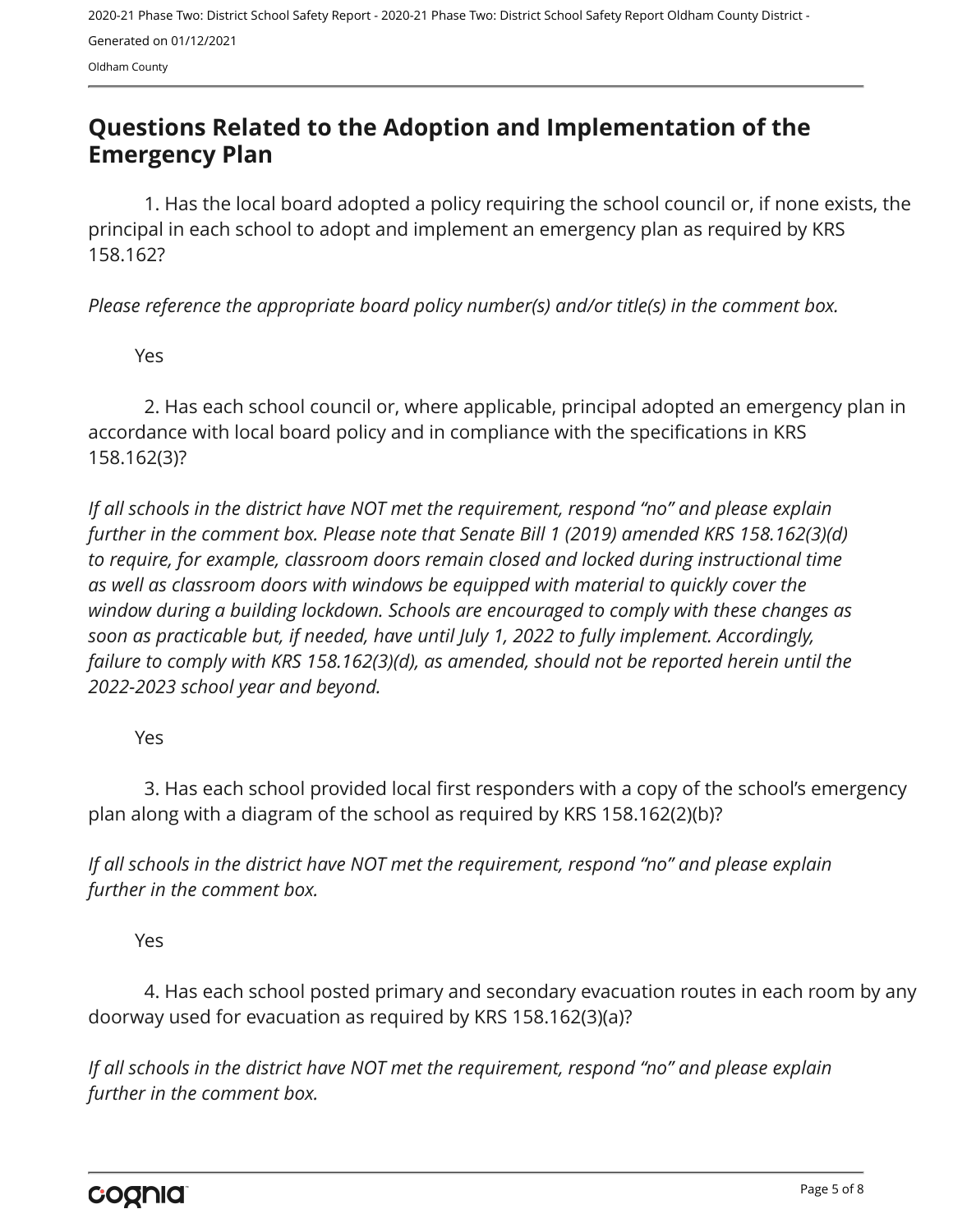Oldham County

#### Yes

5. Has each school posted the location of severe weather safe zones in each room as required by KRS 158.162(3)(b)?

*If all schools in the district have NOT met the requirement, respond "no" and please explain further in the comment box.*

Yes

6. Was each school's emergency plan reviewed following the end of the prior school year by the school council, principal, and first responders and revised as needed as required by KRS 158.162(2)(c)?

*Please provide the most recent date of review/revision of the emergency plan for each school in the district in the comment box. If all schools in the district did NOT meet the requirement, respond "no" and please explain further in the comment box. .*

Yes

7. Did each principal discuss the emergency plan with **all** school staff prior to the first instructional day of the current school year and appropriately document the time and date of such discussion as required by KRS 158.162(2)(d)?

*Please provide the date each school in the district completed this discussion in the comment box. If all schools in the district have NOT met the requirement, respond "no" and please explain further in the comment box.*

Yes

8. During the first 30 instructional days of the current school year, did the principal in each school within the district conduct at least one severe weather drill, one earthquake drill, and one lockdown drill as required by KRS 158.162(5)?

*If all schools in the district did NOT meet the requirement, respond "no" and please explain further in the comment box.*

Yes

9. During the month of January during the prior school year, did the principal in each school within the district conduct at least one severe weather drill, one earthquake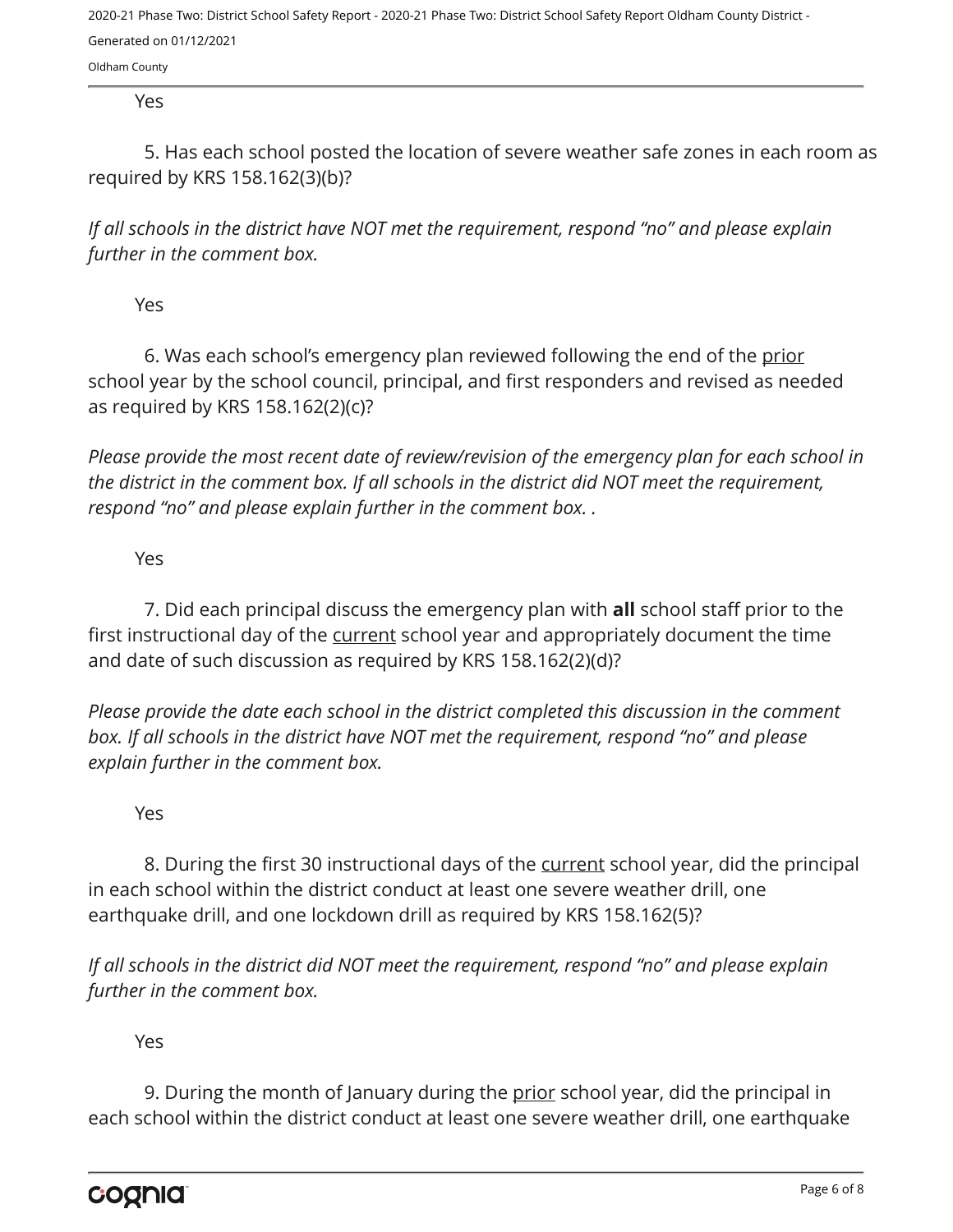Oldham County

drill, and one lockdown drill as required by KRS 158.162(5)?

*If all schools in the district did NOT meet the requirement, respond "no" and please explain further in the comment box.*

Yes

10. Over the immediately preceding twelve months, did each school within the district conduct fire drills in accordance with administrative regulations promulgated by the Department of Housing, Buildings and Construction as required by KRS 158.162(5)?

*If all schools in the district did NOT meet the requirement, respond "no" and please explain further in the comment box.*

Yes